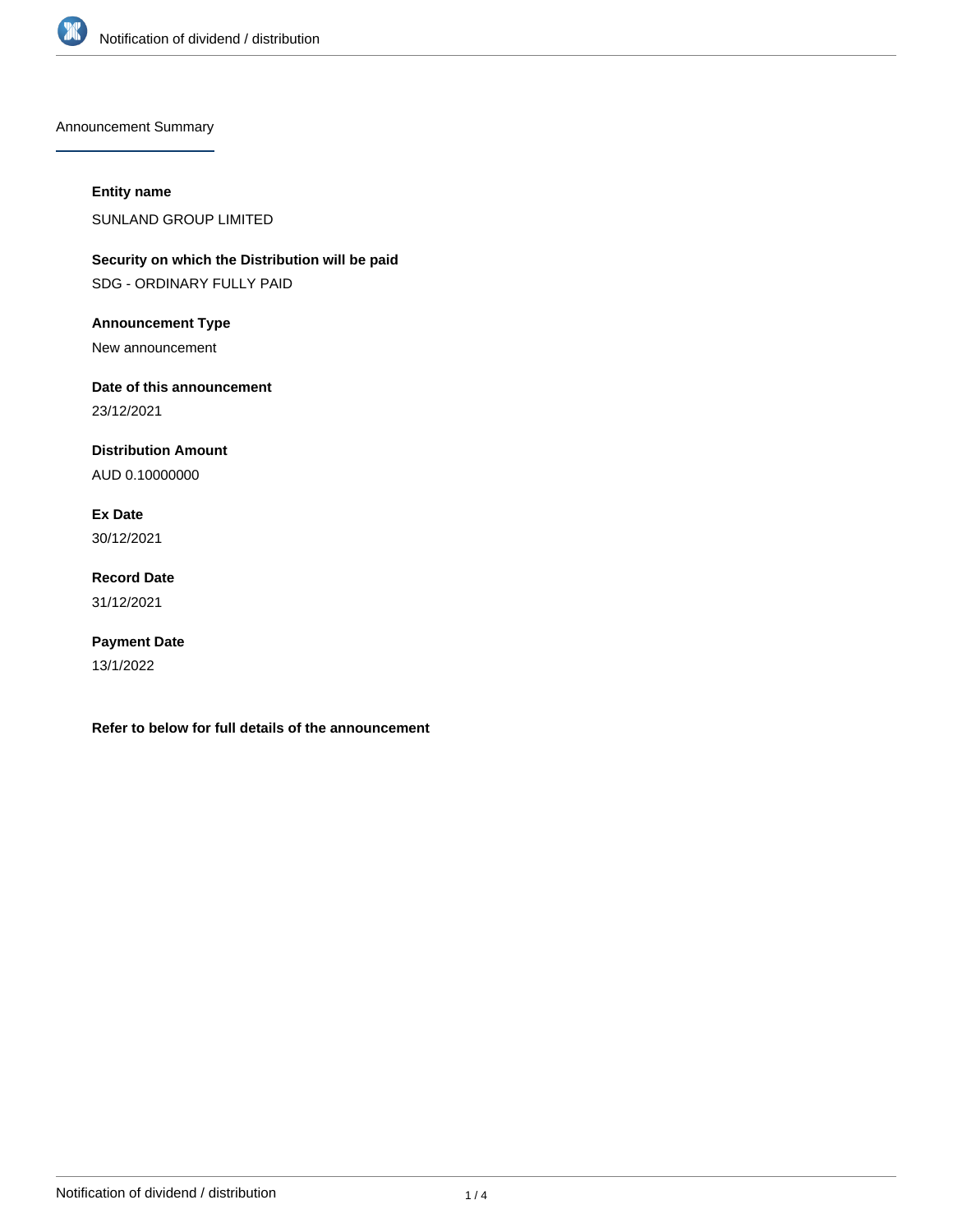

Announcement Details

Part 1 - Entity and announcement details

## **1.1 Name of +Entity**

SUNLAND GROUP LIMITED

**1.2 Registered Number Type** ABN

**Registration Number**

65063429532

**1.3 ASX issuer code** SDG

## **1.4 The announcement is** New announcement

**1.5 Date of this announcement** 23/12/2021

**1.6 ASX +Security Code** SDG

**ASX +Security Description** ORDINARY FULLY PAID

Part 2A - All dividends/distributions basic details

**2A.1 Type of dividend/distribution &** Special

**2A.2 The Dividend/distribution:**

does not relate to a specific period within the financial year in which it was paid

**2A.4 +Record Date** 31/12/2021

**2A.5 Ex Date** 30/12/2021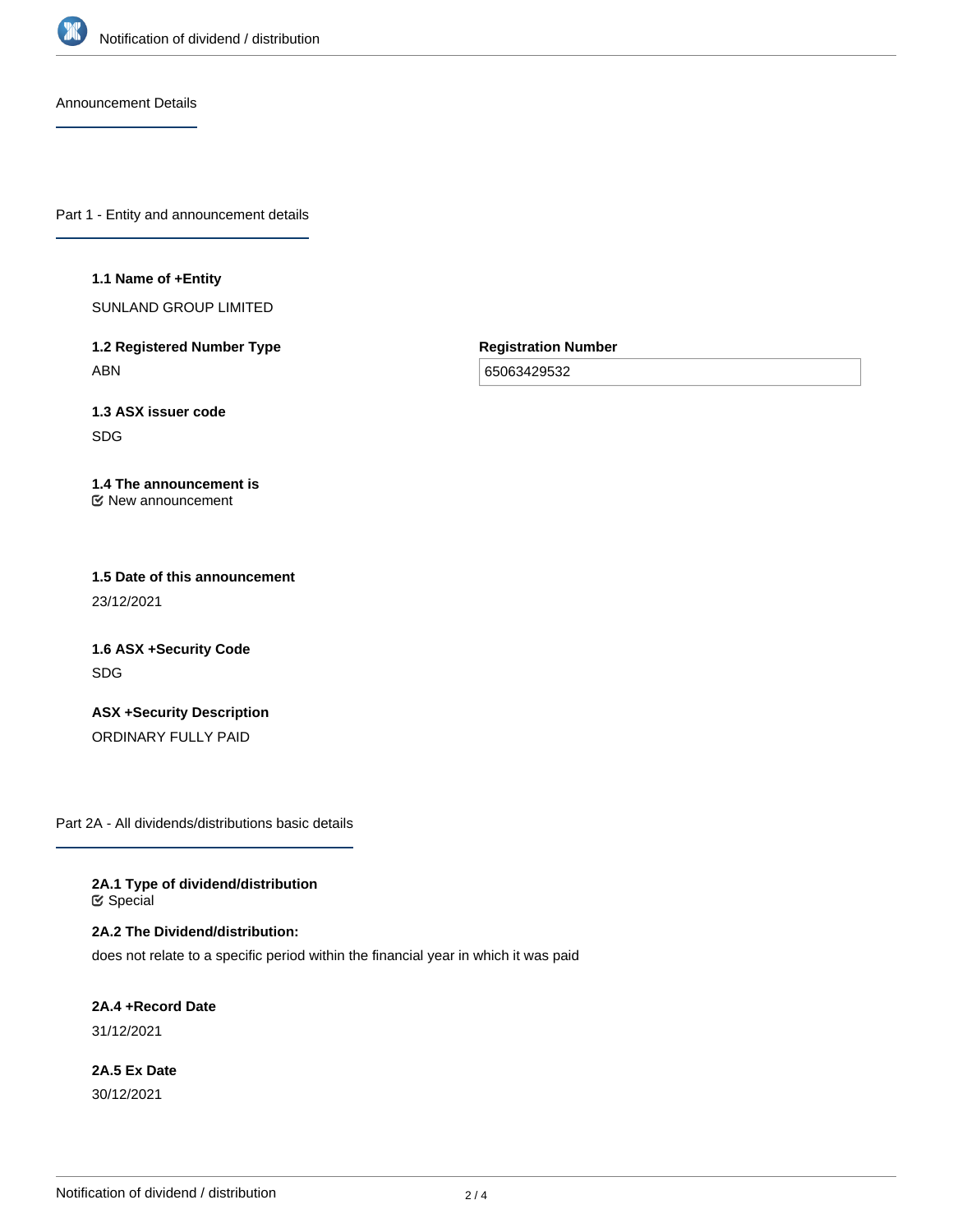

## **2A.6 Payment Date**

13/1/2022

**2A.7 Are any of the below approvals required for the dividend/distribution before business day 0 of the timetable?**

- **•** Security holder approval
- **Court approval**
- **Lodgement of court order with +ASIC**
- **ACCC approval**
- **FIRB approval**
- **Another approval/condition external to the entity required before business day 0 of the timetable for the**  $\bullet$ **dividend/distribution.**

No

**2A.8 Currency in which the dividend/distribution is made ("primary currency")**

AUD - Australian Dollar

**2A.9 Total dividend/distribution payment amount per +security (in primary currency) for all dividends/distributions notified in this form**

AUD 0.10000000

**2A.10 Does the entity have arrangements relating to the currency in which the dividend/distribution is paid to securityholders that it wishes to disclose to the market?** No

**2A.11 Does the entity have a securities plan for dividends/distributions on this +security?** We do not have a securities plan for dividends/distributions on this security

**2A.12 Does the +entity have tax component information apart from franking?** No

Part 3B - Special dividend/distribution

| 3B.1 Is the special dividend/distribution estimated at this 3B.1a Special dividend/distribution estimated amount<br>time?<br>$\propto$ No | per +security<br><b>AUD</b>                               |
|-------------------------------------------------------------------------------------------------------------------------------------------|-----------------------------------------------------------|
| 3B.1b Special dividend/distribution amount per +security<br>AUD 0.10000000                                                                |                                                           |
| 3B.2 Is special dividend/distribution franked?                                                                                            | 3B.2a Is the special dividend/distribution fully franked? |
| $\alpha$ Yes                                                                                                                              | $\alpha$ Yes                                              |
| 3B.3 Percentage of special dividend/distribution that is                                                                                  | 3B.3a Applicable corporate tax rate for franking credit   |
| franked                                                                                                                                   | (%)                                                       |
| 100.0000 %                                                                                                                                | 30,0000 %                                                 |